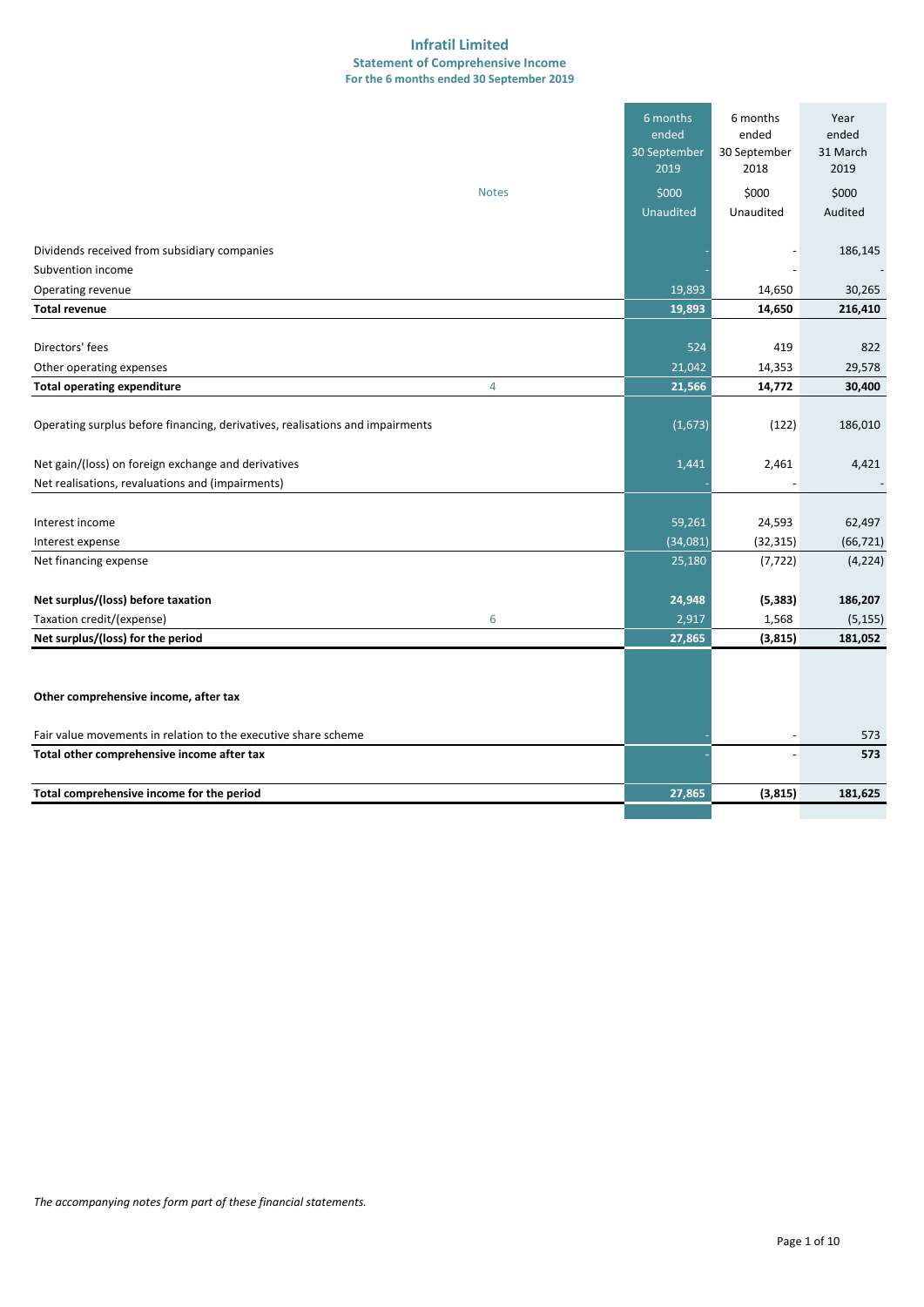#### **Infratil Limited Statement of Changes in Equity**

|                                                                | Capital                  | Other reserves           | Retained             | <b>Total</b> |
|----------------------------------------------------------------|--------------------------|--------------------------|----------------------|--------------|
|                                                                |                          |                          | earnings             |              |
| <b>Notes</b>                                                   | \$000                    | \$000                    | \$000                | \$000        |
| For the 6 months ended 30 September 2019                       | Unaudited                | Unaudited                | Unaudited            | Unaudited    |
| Balance as at 1 April 2019                                     | 354,552                  | 912                      | 98,891               | 454,355      |
| Total comprehensive income for the period                      |                          |                          |                      |              |
| Net surplus for the period                                     |                          |                          | 27,865               | 27,865       |
|                                                                |                          |                          |                      |              |
| Other comprehensive income after tax                           |                          |                          |                      |              |
| Fair value movements in relation to the executive share scheme |                          | (912)                    |                      | (912)        |
| Conversion of executive redeemable shares                      | 883                      |                          |                      | 883          |
| Total comprehensive income for the period                      | 883                      | (912)                    | 27,865               | 27,836       |
|                                                                |                          |                          |                      |              |
| Contributions by and distributions to owners                   |                          |                          |                      |              |
| Dividends to equity holders<br>3                               |                          |                          | (72, 536)            | (72, 536)    |
| Shares issued                                                  | 391,305                  |                          |                      | 391,305      |
| Total contributions by and distributions to owners             | 391,305                  |                          | (72, 536)            | 318,769      |
|                                                                | 746,740                  |                          | 54,220               | 800,960      |
| Balance at 30 September 2019                                   | 746,740                  | $\overline{\phantom{a}}$ | 54,220               | 800,960      |
|                                                                |                          |                          |                      |              |
|                                                                | Capital                  | Other reserves           | Retained<br>earnings | <b>Total</b> |
|                                                                | \$000                    | \$000                    | \$000                | \$000        |
| For the 6 months ended 30 September 2018                       | Unaudited                | Unaudited                | Unaudited            | Unaudited    |
|                                                                |                          |                          |                      |              |
| Balance as at 1 April 2018                                     | 354,552                  | 339                      | 12,916               | 367,807      |
| Total comprehensive income for the period                      |                          |                          |                      |              |
| Net surplus for the period                                     |                          |                          | (3,815)              | (3,815)      |
| Total comprehensive income for the period                      |                          |                          | (3, 815)             | (3,815)      |
|                                                                |                          |                          |                      |              |
| Contributions by and distributions to owners                   |                          |                          |                      |              |
| Dividends to equity holders<br>3                               |                          |                          | (60, 122)            | (60, 122)    |
| Total contributions by and distributions to owners             |                          |                          | (60, 122)            | (60, 122)    |
|                                                                |                          |                          |                      |              |
| <b>Balance at 30 September 2018</b>                            | 354,552                  | 339                      | (51,021)             | 303,870      |
|                                                                |                          |                          |                      |              |
|                                                                | Capital                  | Other reserves           | Retained             | <b>Total</b> |
|                                                                |                          |                          | earnings             |              |
|                                                                | \$000                    | \$000                    | \$000                | \$000        |
| For the year ended 31 March 2019                               | Audited                  | Audited                  | Audited              | Audited      |
|                                                                |                          |                          |                      |              |
| Balance as at 1 April 2018                                     | 354,552                  | 339                      | 12,916               | 367,807      |
| Total comprehensive income for the year                        |                          |                          |                      |              |
| Net surplus for the year                                       |                          |                          | 181,052              | 181,052      |
| Other comprehensive income after tax                           |                          |                          |                      |              |
| Fair value movements in relation to executive share scheme     |                          | 573                      |                      | 573          |
| Total other comprehensive income                               | $\overline{\phantom{a}}$ | 573                      |                      | 573          |
| Total comprehensive income for the year                        | $\overline{\phantom{a}}$ | 573                      | 181,052              | 181,625      |
|                                                                |                          |                          |                      |              |
| Contributions by and distributions to owners                   |                          |                          |                      |              |
| Dividends to equity holders<br>3                               |                          |                          | (95,077)             | (95, 077)    |
| Total contributions by and distributions to owners             |                          |                          | (95,077)             | (95, 077)    |
|                                                                |                          |                          |                      |              |
| Balance at 31 March 2019                                       | 354,552                  | 912                      | 98,891               | 454,355      |
|                                                                |                          |                          |                      |              |

*The accompanying notes form part of these financial statements.*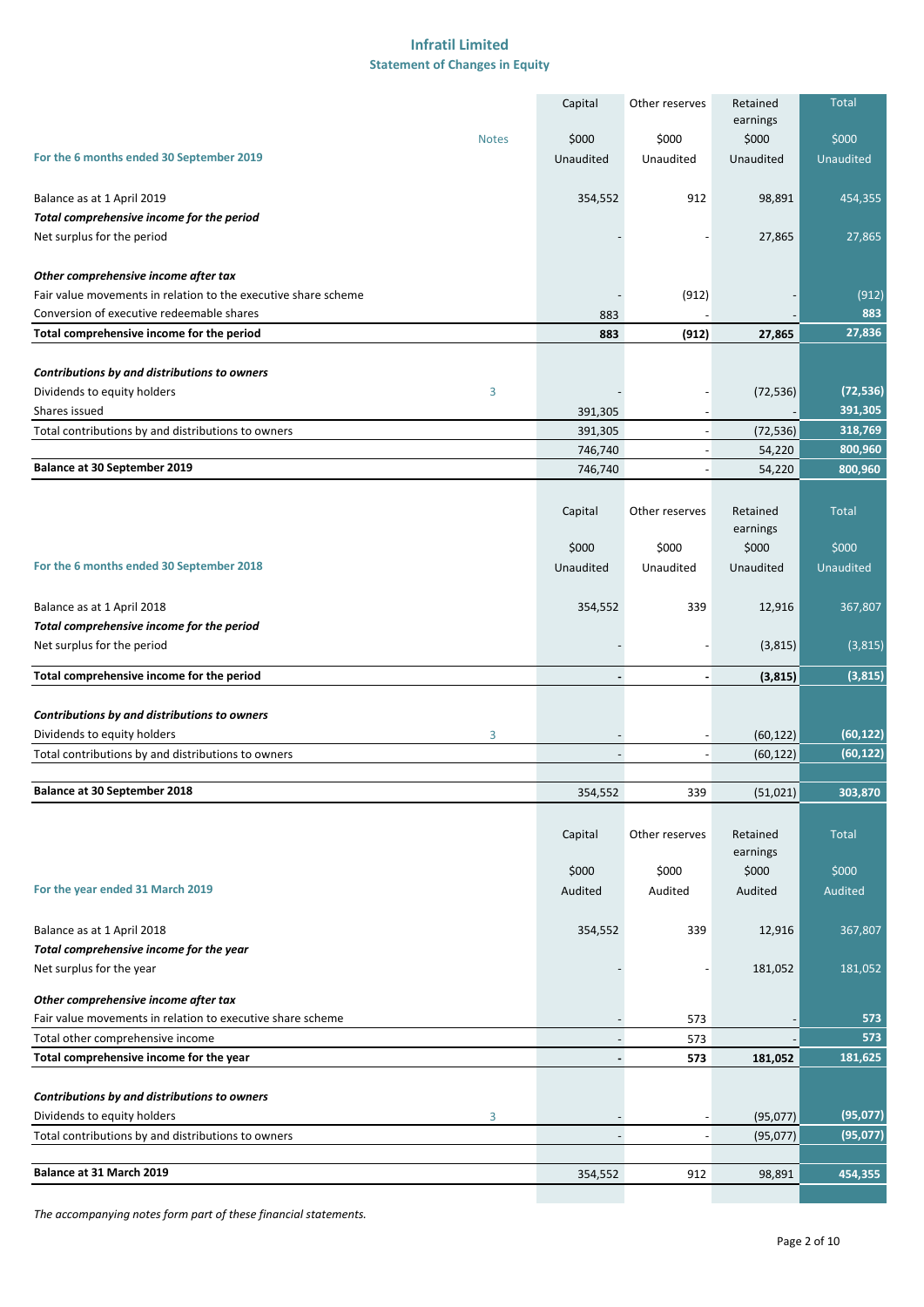#### **As at 30 September 2019 Infratil Limited Statement of Financial Position**

|                                             |                | 30 September<br>2019 | 30 September<br>2018 | 31 March<br>2019 |
|---------------------------------------------|----------------|----------------------|----------------------|------------------|
|                                             | <b>Notes</b>   | \$000                | \$000                | \$000            |
|                                             |                | <b>Unaudited</b>     | Unaudited            | Audited          |
| Cash and cash equivalents                   |                |                      |                      |                  |
| Prepayments and sundry receivables          |                | 2,380                | 1,916                | 2,065            |
| Derivative financial instruments            | 8              |                      | 554                  |                  |
| Income tax receivable                       |                |                      |                      |                  |
| Advances to subsidiary companies            | 12             | 1,762,704            | 863,640              | 1,151,916        |
| <b>Current assets</b>                       |                | 1,765,084            | 866,110              | 1,153,981        |
|                                             |                |                      |                      |                  |
| Deferred tax                                |                | 18,571               | 20,584               | 14,203           |
| Investments                                 | 12             | 585,529              | 585,529              | 585,529          |
| <b>Non-current assets</b>                   |                | 604,100              | 606,113              | 599,732          |
| <b>Total assets</b>                         |                | 2,369,184            | 1,472,223            | 1,753,713        |
|                                             |                |                      |                      |                  |
| Bond interest payable                       |                | 6,069                | 5,713                | 5,507            |
| Accounts payable                            |                | 4,617                | 2,671                | 4,069            |
| Accruals and other liabilities              |                | 3,624                | 185                  | 429              |
| Infrastructure bonds                        | $\overline{7}$ | 148,961              | 111,364              | 148,857          |
| Derivative financial instruments            | 8              | 659                  |                      | 1,729            |
| Loans from Group companies                  | 12             | 153,897              | 153,897              | 153,897          |
| <b>Total current liabilities</b>            |                | 317,827              | 273,830              | 314,488          |
|                                             |                |                      |                      |                  |
| Infrastructure bonds                        | $\overline{7}$ | 1,012,876            | 652,771              | 747,169          |
| Perpetual Infratil Infrastructure bonds     | 7              | 231,725              | 231,343              | 231,534          |
| Derivative financial instruments            | 8              | 5,796                | 10,410               | 6,167            |
| <b>Non-current liabilities</b>              |                | 1,250,397            | 894,524              | 984,870          |
|                                             |                |                      |                      |                  |
| Attributable to shareholders of the Company |                | 800,960              | 303,870              | 454,355          |
| <b>Total equity</b>                         |                | 800,960              | 303,870              | 454,355          |
|                                             |                |                      |                      |                  |
| <b>Total equity and liabilities</b>         |                | 2,369,184            | 1,472,223            | 1,753,713        |
|                                             |                |                      |                      |                  |

Approved on behalf of the Board on 12 November 2019

 $arf$ 

Martin

Director Director

*The accompanying notes form part of these financial statements.*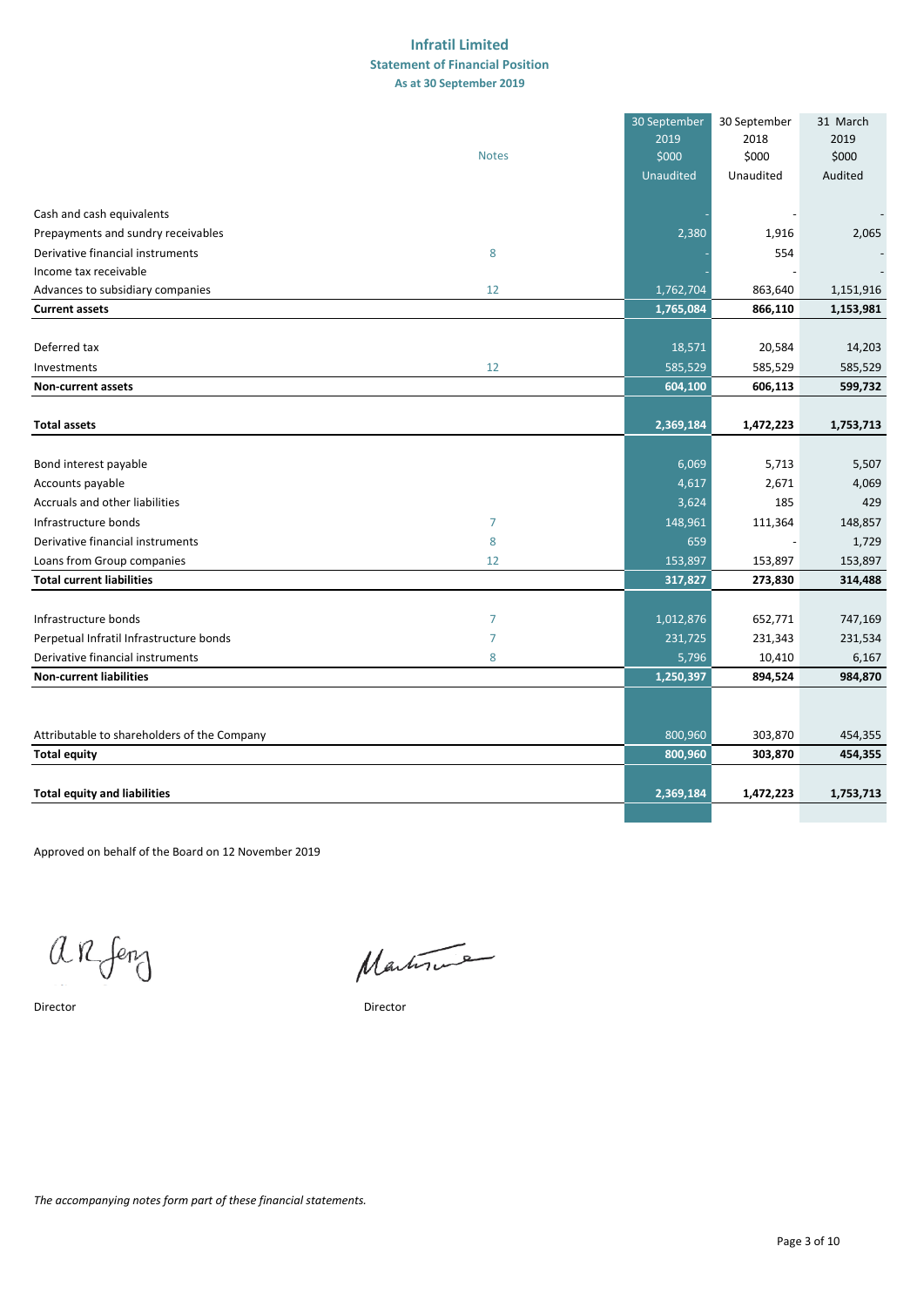#### **Infratil Limited Statement of Cash Flows For the 6 months ended 30 September 2019**

|                                                                                                            |              | 6 months<br>ended<br>30 September<br>2019 | 6 months<br>ended<br>30 September<br>2018 | Year<br>ended<br>31 March<br>2019 |
|------------------------------------------------------------------------------------------------------------|--------------|-------------------------------------------|-------------------------------------------|-----------------------------------|
|                                                                                                            | <b>Notes</b> | \$000                                     | \$000                                     | \$000                             |
|                                                                                                            |              | <b>Unaudited</b>                          | Unaudited                                 | Audited                           |
| Cash flows from operating activities                                                                       |              |                                           |                                           |                                   |
| Cash was provided from:                                                                                    |              |                                           |                                           |                                   |
| Dividends received from subsidiary companies                                                               |              |                                           |                                           | 186,145                           |
| Subvention receipt                                                                                         |              |                                           |                                           |                                   |
| Interest received                                                                                          |              | 59,261                                    | 24,593                                    | 62,497                            |
| Operating revenue receipts                                                                                 |              | 20,974                                    | 14,910                                    | 29,297                            |
|                                                                                                            |              | 80,235                                    | 39,503                                    | 277,939                           |
| Cash was dispersed to:                                                                                     |              |                                           |                                           |                                   |
| Interest paid                                                                                              |              | (33, 526)                                 | (32, 239)                                 | (64, 703)                         |
| Payments to suppliers                                                                                      |              | (20, 677)                                 | (16, 710)                                 | (31,043)                          |
| <b>Taxation paid</b>                                                                                       |              | (2,066)                                   | (2,801)                                   | (2,750)                           |
|                                                                                                            |              | (56, 269)                                 | (51,750)                                  | (98, 496)                         |
| Net cash flows from operating activities                                                                   | 9            | 23,966                                    | (12, 247)                                 | 179,443                           |
| Cash flows from investing activities<br>Cash was provided from:<br>Net movement in subsidiary company loan |              | (611, 696)                                | 72,373                                    |                                   |
|                                                                                                            |              | (611, 696)                                | 72,373                                    |                                   |
| Cash was dispersed to:                                                                                     |              |                                           |                                           |                                   |
| Acquisition of shares in subsidiary                                                                        |              |                                           |                                           |                                   |
| Net movement in subsidiary company loan                                                                    |              |                                           |                                           | (215, 330)                        |
|                                                                                                            |              |                                           |                                           | (215, 330)                        |
| Net cash flows from investing activities                                                                   |              | (611, 696)                                | 72,373                                    | (215, 330)                        |
| Cash flows from financing activities                                                                       |              |                                           |                                           |                                   |
| Cash was provided from:                                                                                    |              |                                           |                                           |                                   |
| Proceeds from issue of shares                                                                              |              | 392,217                                   |                                           |                                   |
| Issue of bonds                                                                                             |              | 268,332                                   | $\overline{\phantom{a}}$                  | 246,249                           |
|                                                                                                            |              | 660,549                                   | $\overline{\phantom{a}}$                  | 246,249                           |
| Cash was dispersed to:                                                                                     |              |                                           |                                           |                                   |
| Repayment of bonds                                                                                         |              |                                           |                                           | (111, 418)                        |
| Infrastructure bond issue expenses                                                                         |              | (283)                                     | (4)                                       | (3,867)                           |
| Repurchase of shares                                                                                       |              |                                           |                                           |                                   |
| Dividends paid                                                                                             | 3            | (72, 536)                                 | (60, 122)                                 | (95,077)                          |
|                                                                                                            |              | (72, 819)                                 | (60, 126)                                 | (210, 362)                        |
| Net cash flows from financing activities                                                                   |              | 587,730                                   | (60, 126)                                 | 35,887                            |
|                                                                                                            |              |                                           |                                           |                                   |
| Net cash movement                                                                                          |              |                                           |                                           |                                   |
| Cash balances at beginning of period                                                                       |              |                                           |                                           |                                   |
| Cash balances at period end                                                                                |              |                                           | $\overline{\phantom{a}}$                  |                                   |
|                                                                                                            |              |                                           |                                           |                                   |

*Note some cash flows above are directed through an intercompany account. The cash flow statement above has been prepared on the assumption that these transactions are equivalent to cash in order to present the total cash flows of the entity.*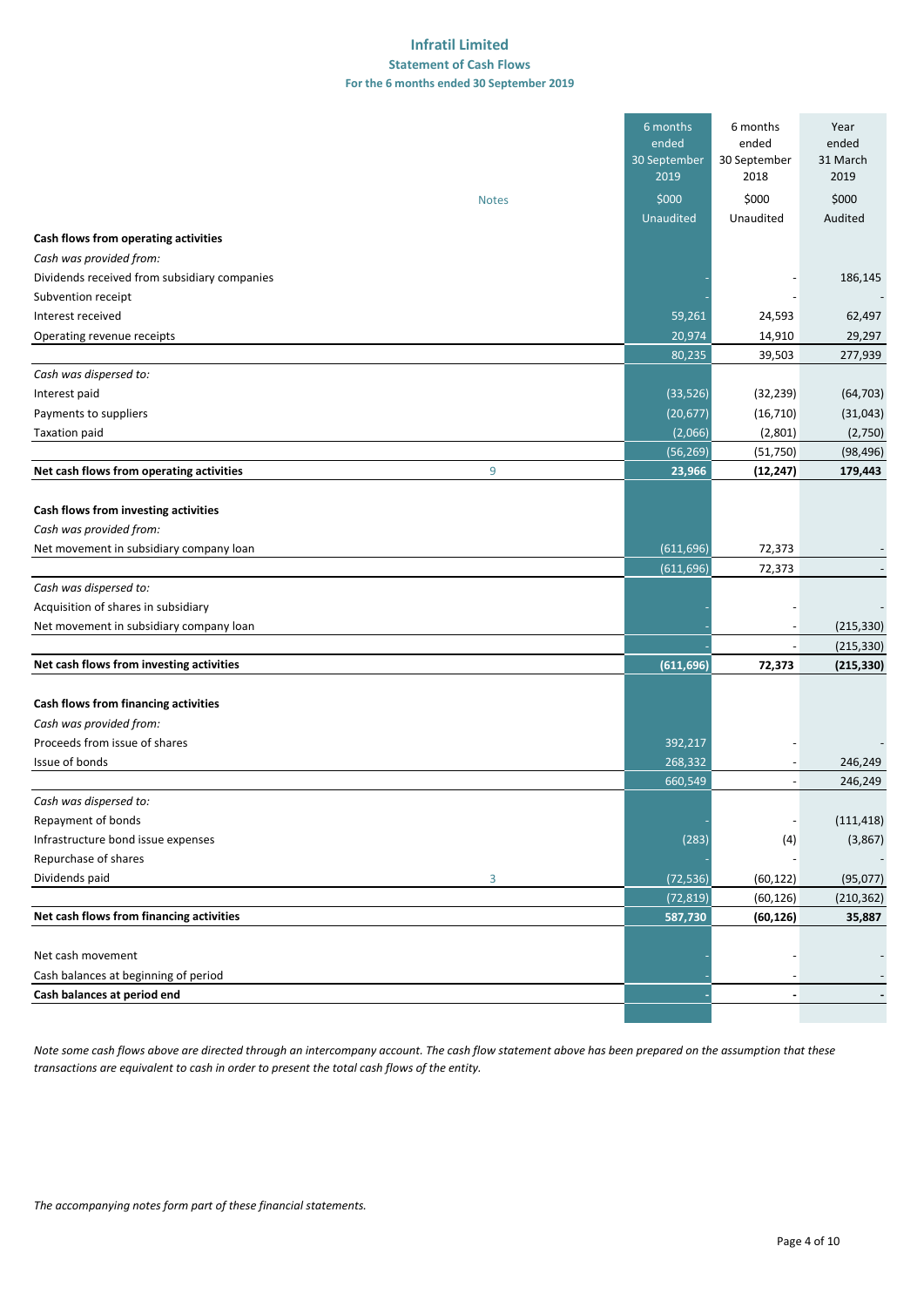#### **(1) Accounting policies**

#### *Reporting entity*

Infratil Limited ('the Company') is a company domiciled in New Zealand and registered under the Companies Act 1993. The Company is listed on the NZX Main Board ('NZX') and Australian Securities Exchange ('ASX'), and is an FMC Reporting Entity in terms of Part 7 of the Financial Markets Conduct Act 2013.

#### *Basis of preparation*

These unaudited condensed half year financial statements ('half year statements') of Infratil Limited have been prepared in accordance with *NZ IAS 34 Interim Financial Reporting* and comply with *IAS 34 Interim Financial Reporting* . The half year statements have been prepared in accordance with the accounting policies stated in the published financial statements for the year ended 31 March 2019 and should be read in conjunction with the previous annual report. Other than those noted below, no changes have been made from the accounting policies used in the 31 March 2019 annual report which can be obtained from Infratil's registered office or www.infratil.com. The presentation currency used in the preparation of these financial statements is New Zealand dollars, which is also the Company's functional currency. Comparative figures have been restated where appropriate to ensure consistency with the current period.

#### *Changes in accounting policies*

The Company has adopted NZ IFRS 16 Leases from 1 April 2019.

#### *(i) NZ IFRS 16 Leases*

NZ IFRS 16 Leases replaces NZ IAS 17 Leases and removes the classification of leases as either operating leases or finance leases – for the lessee – effectively treating all leases as finance leases. Lessor accounting remains similar to current practice – i.e. lessors continue to classify leases as finance and operating. The standard is effective for annual reporting periods beginning on or after 1 January 2019. The Company is not party to any material lease contracts and therefore the adoption of this accounting standard has not had a material impact on the financial statements.

#### **(2) Nature of business**

The Company is the ultimate parent company of the Infratil Group, owning infrastructure and utility businesses and investments in New Zealand, Australia and the United States. The Company is a limited liability company incorporated and domiciled in New Zealand. The address of its registered office is 5 Market Lane, Wellington, New Zealand.

| (3) Infratil shares and dividends                                     | 6 months     | 6 months     | Year        |
|-----------------------------------------------------------------------|--------------|--------------|-------------|
|                                                                       | ended        | ended        | ended       |
|                                                                       | 30 September | 30 September | 31 March    |
|                                                                       | 2019         | 2018         | 2019        |
|                                                                       | Unaudited    | Unaudited    | Audited     |
| Total issued capital at the beginning of the period                   | 559,278,166  | 559.278.166  | 559,278,166 |
| Movements in issued and fully paid ordinary shares during the period: |              |              |             |
| Share buyback (held as treasury stock)                                |              |              |             |
| Shares issued                                                         | 100,257,495  | -            |             |
| Total issued capital at the end of the period                         | 659,535,661  | 559,278,166  | 559,278,166 |
|                                                                       |              |              |             |

All fully paid ordinary shares have equal voting rights and share equally in dividends and equity. At 30 September 2019 the Company held 775,000 shares as Treasury Stock (30 September 2018: 775,000, 31 March 2019: 775,000).

| Dividends paid on ordinary shares                         | 6 months         | 6 months                 | Year     | 6 months         | 6 months     | Year     |
|-----------------------------------------------------------|------------------|--------------------------|----------|------------------|--------------|----------|
|                                                           | ended            | ended                    | ended    | ended            | ended        | ended    |
| Dividends declared and paid by the Company for the period | 30 September     | 30 September             | 31 March | 30 September     | 30 September | 31 March |
| were as follows:                                          | 2019             | 2018                     | 2019     | 2019             | 2018         | 2019     |
|                                                           | <b>Unaudited</b> | Unaudited                | Audited  | <b>Unaudited</b> | Unaudited    | Audited  |
|                                                           | cps              | cps                      | cps      | \$000            | \$000        | \$000    |
| Final dividend prior year                                 | 11.00            | 10.75                    | 10.75    | 72,536           | 60,122       | 60,122   |
| Interim dividend paid                                     |                  | $\overline{\phantom{a}}$ | 6.25     |                  |              | 34,955   |
|                                                           | 11.00            | 10.75                    | 17.00    | 72,536           | 60,122       | 95,077   |
|                                                           |                  |                          |          |                  |              |          |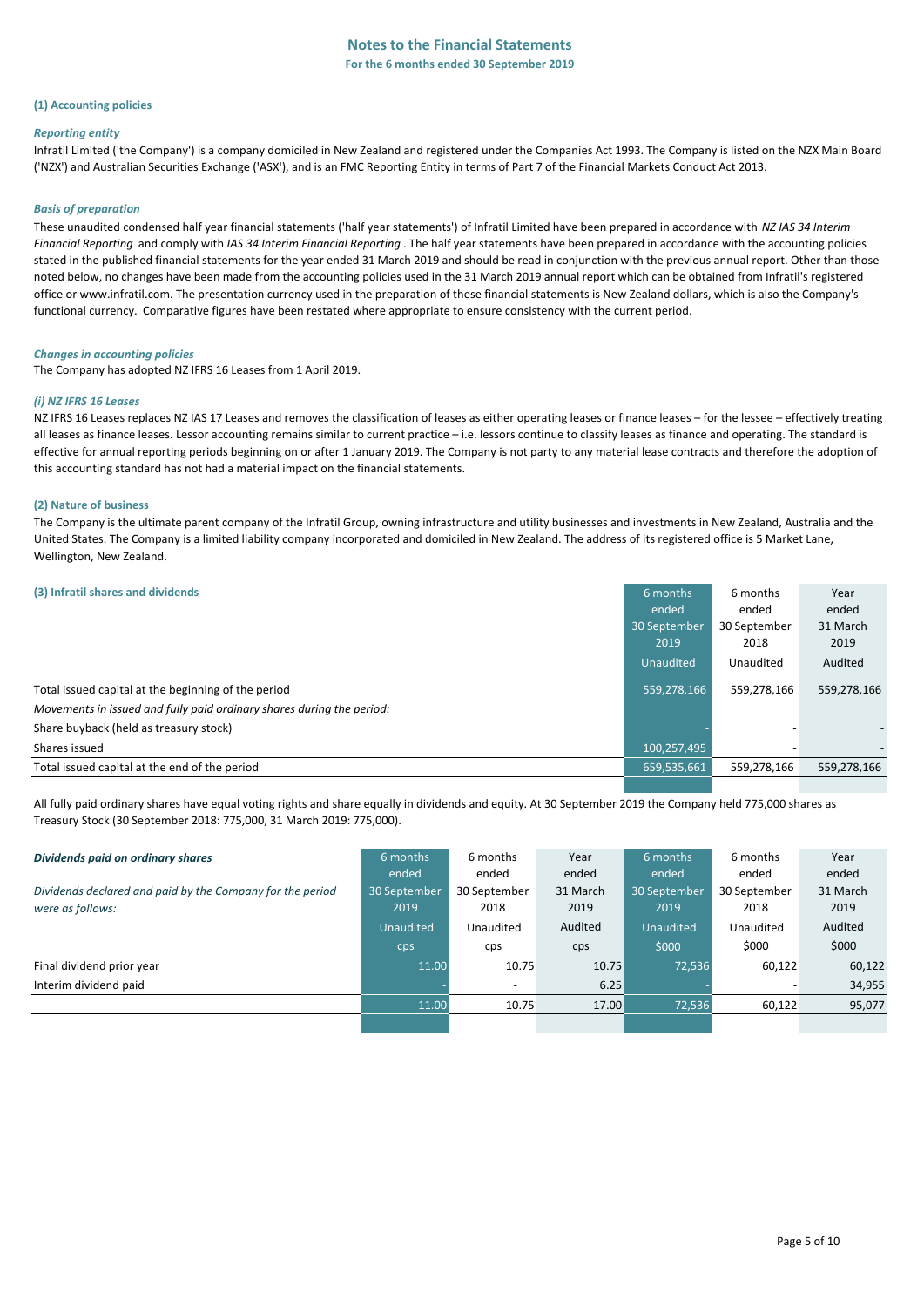#### **Notes to the Financial Statements For the 6 months ended 30 September 2019**

#### **(4) Other operating expenses**

|                                                                           |    | 6 months     | 6 months     | Year     |
|---------------------------------------------------------------------------|----|--------------|--------------|----------|
|                                                                           |    | ended        | ended        | ended    |
|                                                                           |    | 30 September | 30 September | 31 March |
|                                                                           |    | 2019         | 2018         | 2019     |
|                                                                           |    | Unaudited    | Unaudited    | Audited  |
|                                                                           |    | \$000        | \$000        | \$000    |
| Administration and other corporate costs                                  |    | 3,809        | 2,956        | 5,627    |
| Management fee (to related party Morrison & Co Infrastructure Management) | 12 | 17,233       | 11,397       | 23,951   |
| Total other operating expenses                                            |    | 21,042       | 14,353       | 29,578   |
|                                                                           |    |              |              |          |

#### **(5) Net investment realisations and (impairments)**

At 30 September 2019 the Company reviewed the carrying amounts of loans to Infratil Group companies to determine whether there is any indication that those assets have suffered an impairment loss. The recoverable amount of the asset was estimated by reference to the counterparties' net asset position and ability to repay loans out of operating cash flows in order to determine the extent of any impairment loss. As a result the Company did not impair any loans to Infratil Group companies in the period (30 September 2018: nil, 31 March 2019: nil).

| (6) Taxation                                                   | 6 months             | 6 months              | Year              |
|----------------------------------------------------------------|----------------------|-----------------------|-------------------|
|                                                                | ended                | ended<br>30 September | ended<br>31 March |
|                                                                | 30 September<br>2019 | 2018                  | 2019              |
|                                                                | Unaudited            | Unaudited             | Audited           |
|                                                                | \$000                | \$000                 | \$000             |
|                                                                |                      |                       |                   |
| (Loss)/surplus before taxation                                 | 24,948               | (5, 383)              | 186,207           |
|                                                                |                      |                       |                   |
| Taxation on the (loss)/surplus for the period $@$ 28% tax rate | 6,986                | (1,507)               | 52,138            |
| Plus/(less) taxation adjustments:                              |                      |                       |                   |
| Exempt dividends                                               |                      |                       | (52, 121)         |
| Tax losses not recognised/(utilised)                           |                      | 145                   |                   |
| Subvention payment                                             |                      |                       |                   |
| Loss offset to/(from) group company                            | (6, 771)             |                       | 10,140            |
| Timing differences not recognised                              |                      |                       |                   |
| (Under)/over provision in prior periods                        | (3, 172)             |                       | 190               |
| Other permanent differences                                    | 41                   | (206)                 | (5, 192)          |
| Taxation expense/(credit)                                      | (2, 917)             | (1, 568)              | 5,155             |
| <b>Current taxation</b>                                        | (58)                 |                       | 2,750             |
| Deferred taxation                                              | (2,859)              | (1, 568)              | 2,405             |
|                                                                | (2, 917)             | (1, 568)              | 5,155             |
|                                                                |                      |                       |                   |

There was no income tax recognised in other comprehensive income during the period (30 September 2018: nil, 31 March 2019: nil)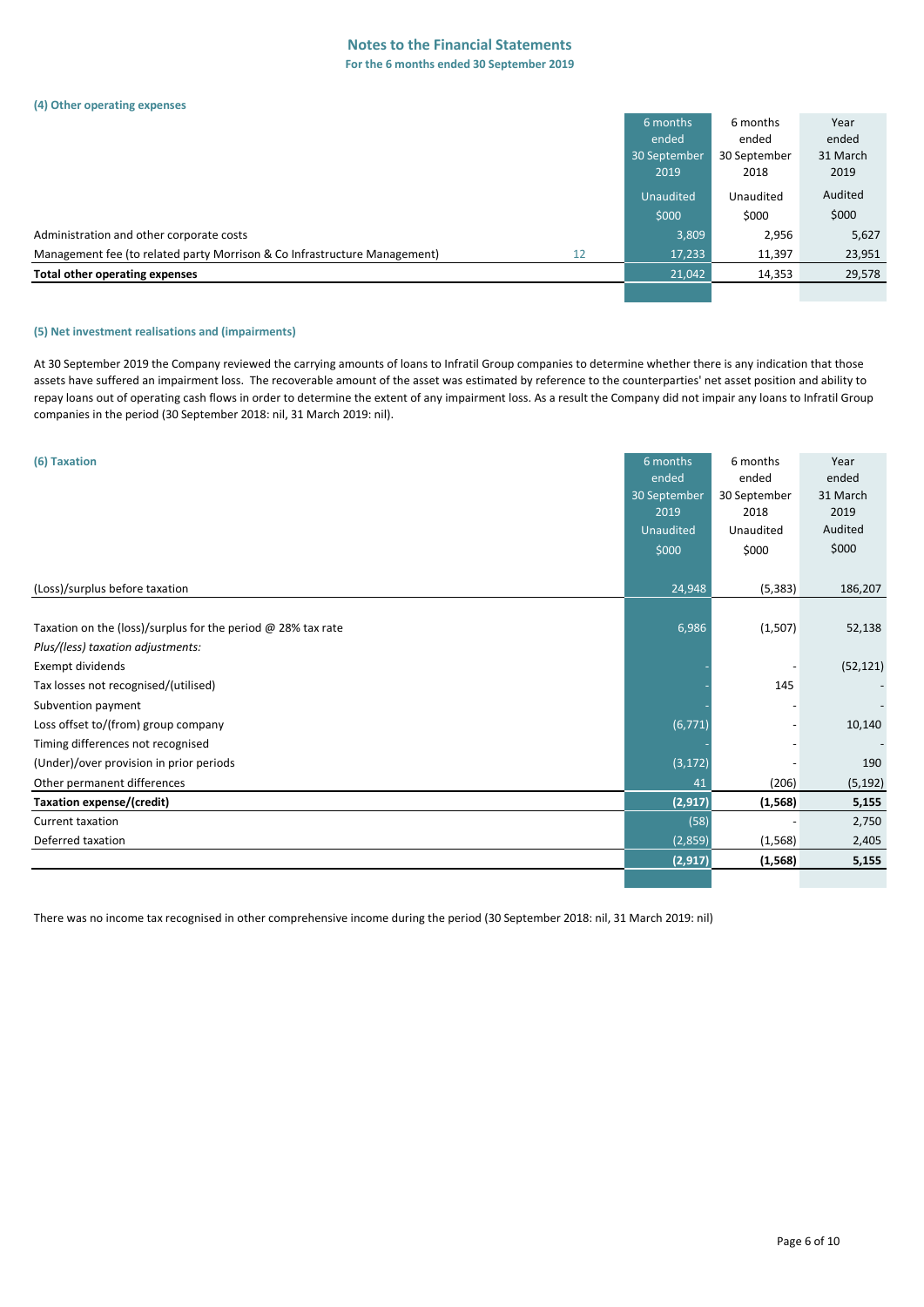### **Notes to the Financial Statements**

**For the 6 months ended 30 September 2019**

| (7) Infrastructure bonds                                                                           | 6 months         | 6 months     | Year      |
|----------------------------------------------------------------------------------------------------|------------------|--------------|-----------|
|                                                                                                    | ended            | ended        | ended     |
|                                                                                                    | 30 September     | 30 September | 31 March  |
|                                                                                                    | 2019             | 2018         | 2019      |
|                                                                                                    | <b>Unaudited</b> | Unaudited    | Audited   |
|                                                                                                    | \$000            | \$000        | \$000     |
| Balance at the beginning of the period                                                             | 1,127,560        | 994,448      | 994,448   |
| Issued during the period                                                                           | 268,332          |              | 246,249   |
| Exchanged during the period                                                                        |                  |              | (51,050)  |
| Matured during the period                                                                          |                  |              | (60, 367) |
| Bond issue costs capitalised during the period                                                     | (3, 468)         |              | (3,867)   |
| Bond issue costs amortised during the period                                                       | 1,138            | 1,029        | 2,147     |
| Balance at the end of the period                                                                   | 1,393,562        | 995,477      | 1,127,560 |
| Current                                                                                            | 148,961          | 111,364      | 148,857   |
| Non-current fixed coupon                                                                           | 902,259          | 652,771      | 747,169   |
| Non-current variable coupon                                                                        | 110,617          |              |           |
| Non-current perpetual variable coupon                                                              | 231,725          | 231,343      | 231,534   |
| Balance at the end of the period                                                                   | 1,393,562        | 995,477      | 1,127,560 |
| Repayment terms and interest rates:                                                                |                  |              |           |
| IFT180 maturing in November 2018, 6.85% p.a. fixed coupon rate                                     |                  | 111,418      |           |
| IFT200 maturing in November 2019, 6.75% p.a. fixed coupon rate                                     | 68,500           | 68,500       | 68,500    |
| IFT090 maturing in February 2020, 8.50% p.a. fixed coupon rate                                     | 80,498           | 80,498       | 80,498    |
| IFT220 maturing in June 2021, 4.90% p.a. fixed coupon rate                                         | 93,883           | 93,883       | 93,883    |
| IFT190 maturing in June 2022, 6.85% p.a. fixed coupon rate                                         | 93,696           | 93,696       | 93,696    |
| IFT240 maturing in December 2022, 5.65% p.a. fixed coupon rate                                     | 100,000          | 100,000      | 100,000   |
| IFT210 maturing in September 2023, 5.25% p.a. fixed coupon rate                                    | 122,104          | 122,104      | 122,104   |
| IFT230 maturing in June 2024, 5.50% p.a. fixed coupon rate                                         | 56,117           | 56,117       | 56,117    |
| IFT260 maturing in December 2024, 4.75% p.a. fixed coupon rate                                     | 43,413           |              | 100,000   |
| IFT250 maturing in June 2025, 6.15% p.a. fixed coupon rate                                         | 100,000          | 43,413       | 43,413    |
| IFT280 maturing in December 2026, 3.35% p.a. fixed coupon rate                                     | 156,279          |              |           |
| IFT270 maturing in December 2028, 4.85% p.a. fixed coupon rate                                     | 146,249          |              | 146,249   |
| IFTHC maturing in December 2029, 3.50% p.a. variable coupon rate reset annually from December 2020 | 112,053          |              |           |
| IFTHA Perpetual Infratil infrastructure bonds                                                      | 231,917          | 231,917      | 231,917   |
| less: Bond issue costs capitalised and amortised over term                                         | (11, 147)        | (6,069)      | (8, 817)  |
| Balance at the end of the period                                                                   | 1,393,562        | 995,477      | 1,127,560 |
|                                                                                                    |                  |              |           |

Throughout the period the Company complied with all debt covenant requirements as imposed by the bond Supervisor.

#### *Fixed coupon*

The fixed coupon bonds the Company has on issue are at a face value of \$1.00 per bond. Interest is payable quarterly on the bonds. 25 days prior to the maturity date of the IFT090 series, Infratil can elect to convert all of the bonds in that series to equity by issuing the number of shares calculated by dividing the \$1.00 face value by 98% of the market price of an Infratil share. The market price is the average price weighted by volume of all trades of ordinary shares over the 10 business days up to the fifth business day before the maturity date.

#### *IFTHC bonds*

The Company has 112,053,000 (30 September 2018: nil, 31 March 2019: nil) IFTHCs on issue at a face value of \$1.00 per bond. Interest is payable quarterly on the bonds. For the period to 15 December 2020 the coupon is fixed at 3.50% per annum (September 2018: nil, March 2019: nil). Thereafter the rate will be reset annually at 2.5% per annum over the then one year bank rate for quarterly payments, unless Infratil's gearing ratio exceeds certain thresholds, in which case the margin increases. These infrastructure bonds mature on 15 December 2029.

#### *Perpetual Infratil infrastructure bonds ('PIIBs')*

The Company has 231,916,000 (30 September 2018: 231,916,000, 31 March 2019: 231,916,000) PIIBs on issue at a face value of \$1.00 per bond. Interest is payable quarterly on the bonds. For the period to 15 November 2019 the coupon is fixed at 3.55% per annum (September 2018: 3.50%, March 2019: 3.55%). Thereafter the rate will be reset annually at 1.5% per annum over the then one year bank rate for quarterly payments, unless Infratil's gearing ratio exceeds certain thresholds, in which case the margin increases. These infrastructure bonds have no fixed maturity date. No PIIBs (September 2018: nil, March 2019: nil) were repurchased by Infratil Limited during the period.

At 30 September 2019 the infrastructure bonds (including PIIBs) had a fair value of \$1,393.6 million (30 September 2018: \$973.9 million, 31 March 2019: \$1,104.4 million).

Year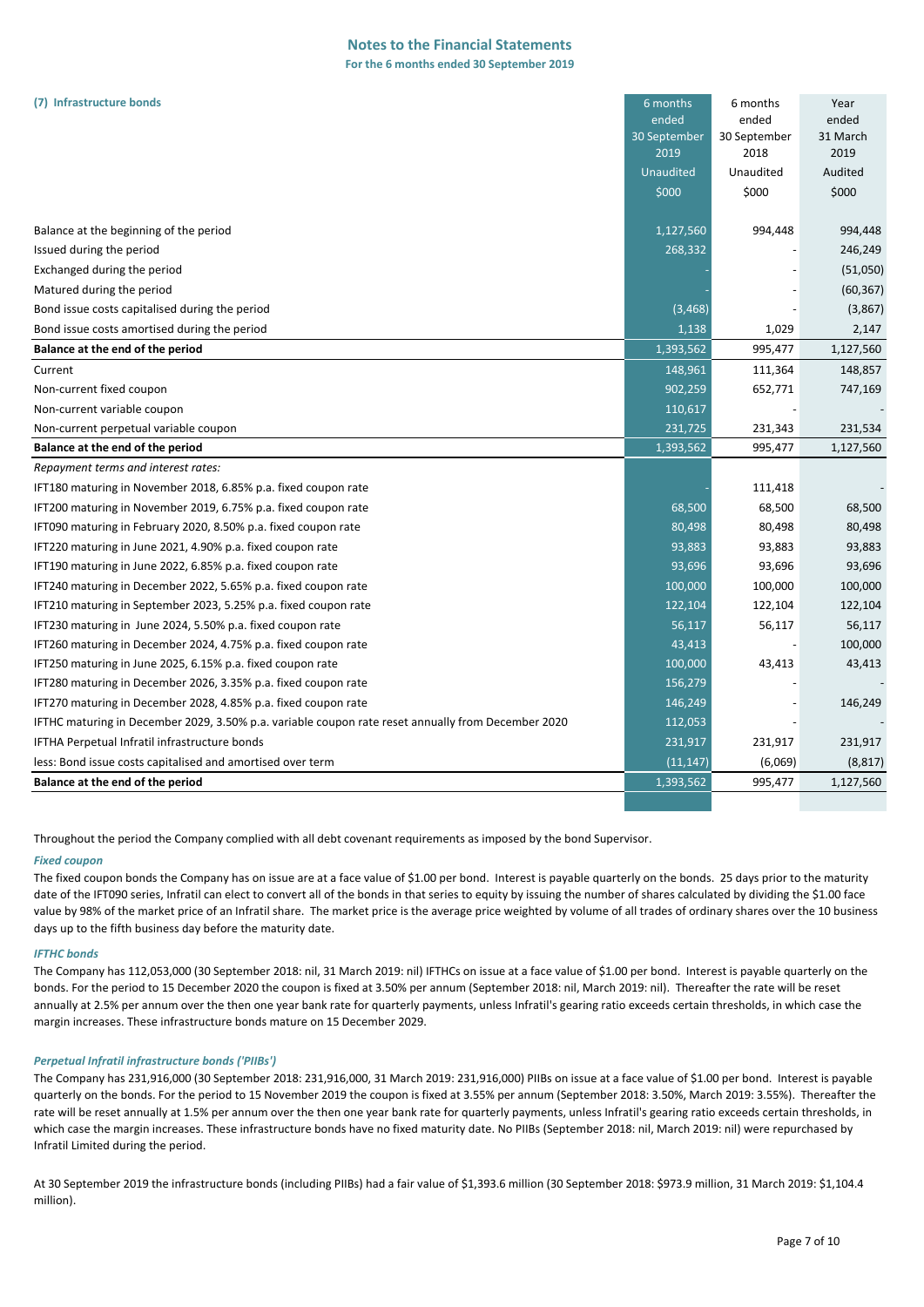#### **(8) Financial instruments**

#### *Interest rates*

Interest rate risk is the risk of interest rate volatility negatively affecting the Company's interest expense cash flow and earnings. The Company mitigates this risk by issuing borrowings at fixed interest rates or entering into Interest Rate Swaps to convert floating rate exposures to fixed rate exposure. Borrowings issued at fixed rates expose the Company to fair value interest rate risk which is managed by the interest rate profile and hedging.

#### *Fair value hierarchy*

The analyses of financial instruments carried at fair value, by valuation method is below. The different levels have been defined as follows:

- Quoted prices (unadjusted) in active markets for identical assets or liabilities (**level 1**)
- Inputs other than quoted prices included within level 1 that are observable for the asset or liability, either directly (that is, as prices) or indirectly (that is, derived from prices) (**level 2**)
- Inputs for the asset or liability that are not based on observable market data (that is, unobservable inputs) (**level 3**).

The Company has interest rate swap derivatives that are classified as Level 2 and have a fair value liability of \$6.5 million at 30 September 2019 (30 September 2018: \$9.9 million, 31 March 2019: \$7.9 million).

| (9) Reconciliation of net surplus with cash flow from operating activities | 6 months<br>ended<br>30 September<br>2019 | 6 months<br>ended<br>30 September<br>2018 | Year<br>ended<br>31 March<br>2019 |
|----------------------------------------------------------------------------|-------------------------------------------|-------------------------------------------|-----------------------------------|
|                                                                            | Unaudited                                 | Unaudited                                 | Audited                           |
|                                                                            | \$000                                     | \$000                                     | \$000                             |
| Net surplus/(loss)                                                         | 27,865                                    | (3,815)                                   | 181,052                           |
| Add items not involving cash flows                                         |                                           |                                           |                                   |
| Movement in financial derivatives taken to the profit or loss              | (1, 441)                                  | (2, 468)                                  | (4, 427)                          |
| Amortisation of deferred bond issue costs                                  | 1,138                                     | 1,036                                     | 2,147                             |
| Movements in working capital                                               |                                           |                                           |                                   |
| Change in receivables                                                      | (315)                                     | (819)                                     | (968)                             |
| Change in trade payables                                                   | 549                                       | (209)                                     | 1,190                             |
| Change in accruals and other liabilities                                   | 538                                       | (1,995)                                   | (1,956)                           |
| Change in taxation and deferred tax                                        | (4, 368)                                  | (3,976)                                   | 2,405                             |
| Net cash inflow/(outflow) from operating activities                        | 23,966                                    | (12, 247)                                 | 179,443                           |
|                                                                            |                                           |                                           |                                   |

#### **(10) Commitments**

There are no outstanding commitments (30 September 2018: nil, 31 March 2019: nil).

#### **(11) Contingent liabilities**

Infratil Finance Limited, a wholly owned subsidiary of the Company, has entered into bank facilities with a negative pledge arrangement, which, with limited exceptions does not permit the Infratil Guaranteeing Group ('IGG') to grant any security over its assets. The IGG comprises entities subject to a cross guarantee and includes Infratil Limited, Infratil Finance Limited and certain other wholly owned subsidiaries. The IGG does not incorporate the underlying assets of the Company's non-wholly owned subsidiaries and investments in associates. The IGG facilities also include restrictions over the sale or disposal of certain assets without bank agreement. The Company's liability under the cross guarantee is limited to the amount of debt drawn under the IGG facilities, plus any unpaid interest and costs of recovery. At 30 September drawn debt and accrued interest under the IGG facilities was \$327.7 million (30 September 2018: nil, 31 March 2019: \$70.2 million).

The Company has agreed to guarantee certain obligations of Infratil Trustee Limited, a related party, that is the Trustee to the Infratil Staff Share Scheme. The amount of the guarantee is limited to the loans provided to the employees.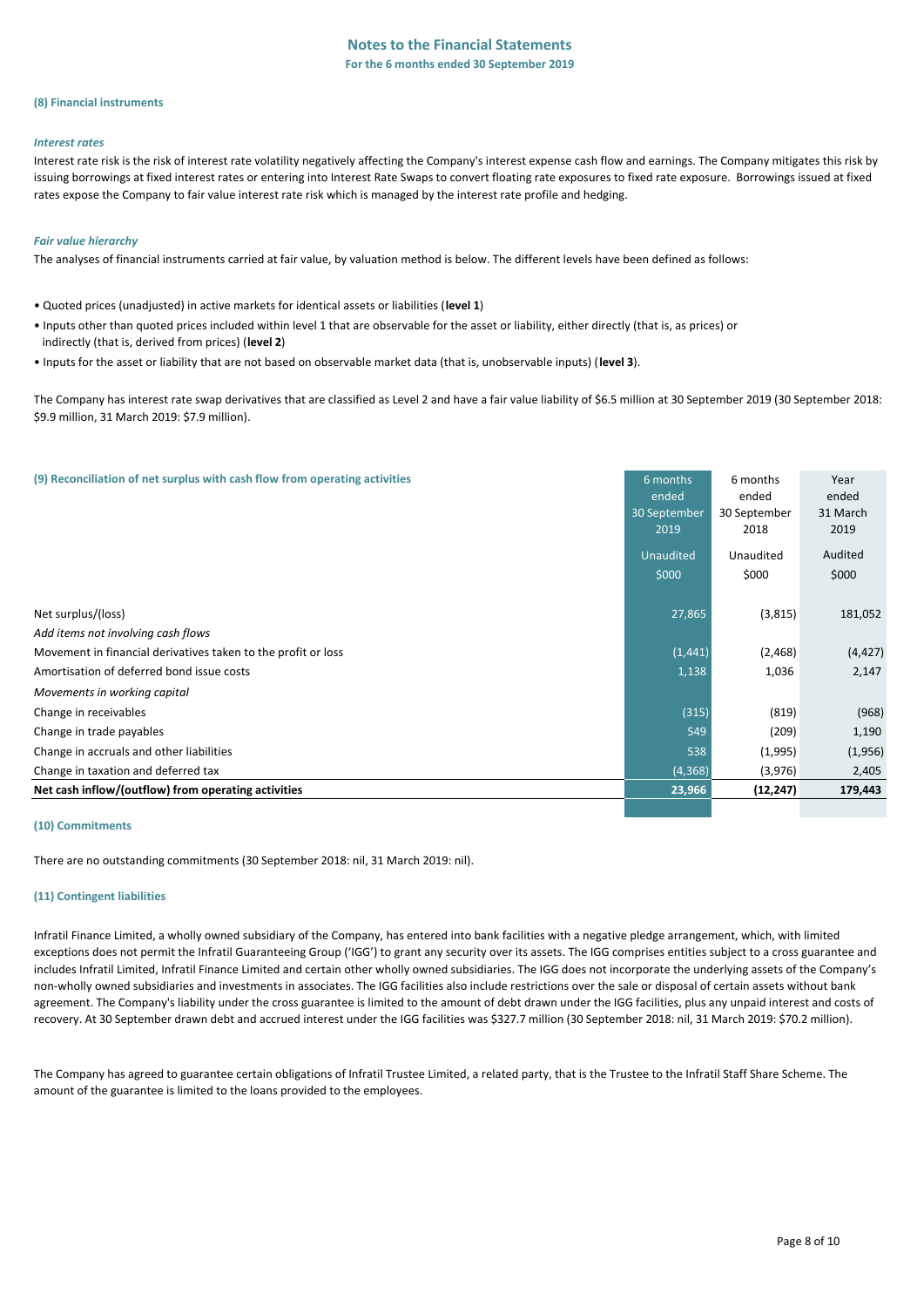#### **(12) Related parties**

Certain Infratil Directors have relevant interests in a number of companies with which Infratil has transactions in the normal course of business. A number of key management personnel are also Directors of Group subsidiary companies and associates.

Morrison & Co Infrastructure Management Limited ('MCIM') is the management company for the Company and receives management fees in accordance with the applicable management agreement. MCIM is owned by H.R.L. Morrison & Co Group Limited Partnership ('MCO'). Mr Bogoievski is a director of Infratil and is a director and Chief Executive Officer of MCO. Entities associated with Mr Bogoievski also have beneficial interests in MCO.

MCIM is owned by H.R.L. Morrison & Co Group Limited Partnership ('MCO'). Mr Bogoievski is a director of Infratil and is also a director and Chief Executive Officer of MCO. Entities associated with Mr Bogoievski also have beneficial interests in MCO.

*The Company has the following significant loans and investments to/(from)/in its subsidiaries:*

| Intercompany (loan)/advance/investment at |              |                 |                          |              |                |            |
|-------------------------------------------|--------------|-----------------|--------------------------|--------------|----------------|------------|
|                                           |              | Interest income |                          |              | carrying value |            |
|                                           | 6 months     | 6 months        | Year                     |              |                |            |
|                                           | ended        | ended           | ended                    |              |                |            |
|                                           | 30 September | 30 September    | 31 March                 | 30 September | 30 September   | 31 March   |
|                                           | 2019         | 2018            | 2019                     | 2019         | 2018           | 2019       |
| <b>Related party</b>                      | Unaudited    | Unaudited       | Audited                  | Unaudited    | Unaudited      | Audited    |
|                                           | \$000        | \$000           | \$000                    | \$000        | \$000          | \$000      |
| Advances                                  |              |                 |                          |              |                |            |
| Infratil Finance                          | 59,257       | 24,589          | 62,489                   | 1,762,705    | 863,307        | 1,151,010  |
| Aotea Energy Holdings Limited             |              |                 | $\overline{\phantom{a}}$ | (153, 897)   | (153, 897)     | (153, 897) |
| Investments in                            |              |                 |                          |              |                |            |
| Infratil Investments Limited              |              |                 |                          | 87,665       | 87,665         | 87,665     |
| Infratil 1998 Limited                     |              |                 |                          | 12,000       | 12,000         | 12,000     |
| Infratil Finance Limited                  |              |                 |                          | 153,897      | 153,897        | 153,897    |
| Infratil No. 1 Limited                    |              |                 |                          | 78,023       | 78,023         | 78,023     |
| Infratil PPP Limited                      |              |                 |                          | 5,942        | 5,942          | 5,942      |
| Infratil No. 5 Limited                    |              |                 |                          | 248,001      | 248,001        | 248,001    |

#### **(13) Events after balance date**

#### *Infratil Infrastructure Bond Offer*

On 22 October 2019, Infratil announced the offer of a new series of unsecured unsubordinated Infrastructure Bonds, with a fixed coupon of 3.35% and a maturity date of 15 March 2026. Infratil has also extended the closing date for its offer of IFTHC bonds (due 15 December 2029) to 13 November 2019. In both instances Infratil may elect to close the offer earlier.

#### *Dividend*

On 12 November 2019, the Directors approved a partially imputed interim dividend of 6.25 cents per share to holders of fully paid ordinary shares to be paid on 13 December 2019.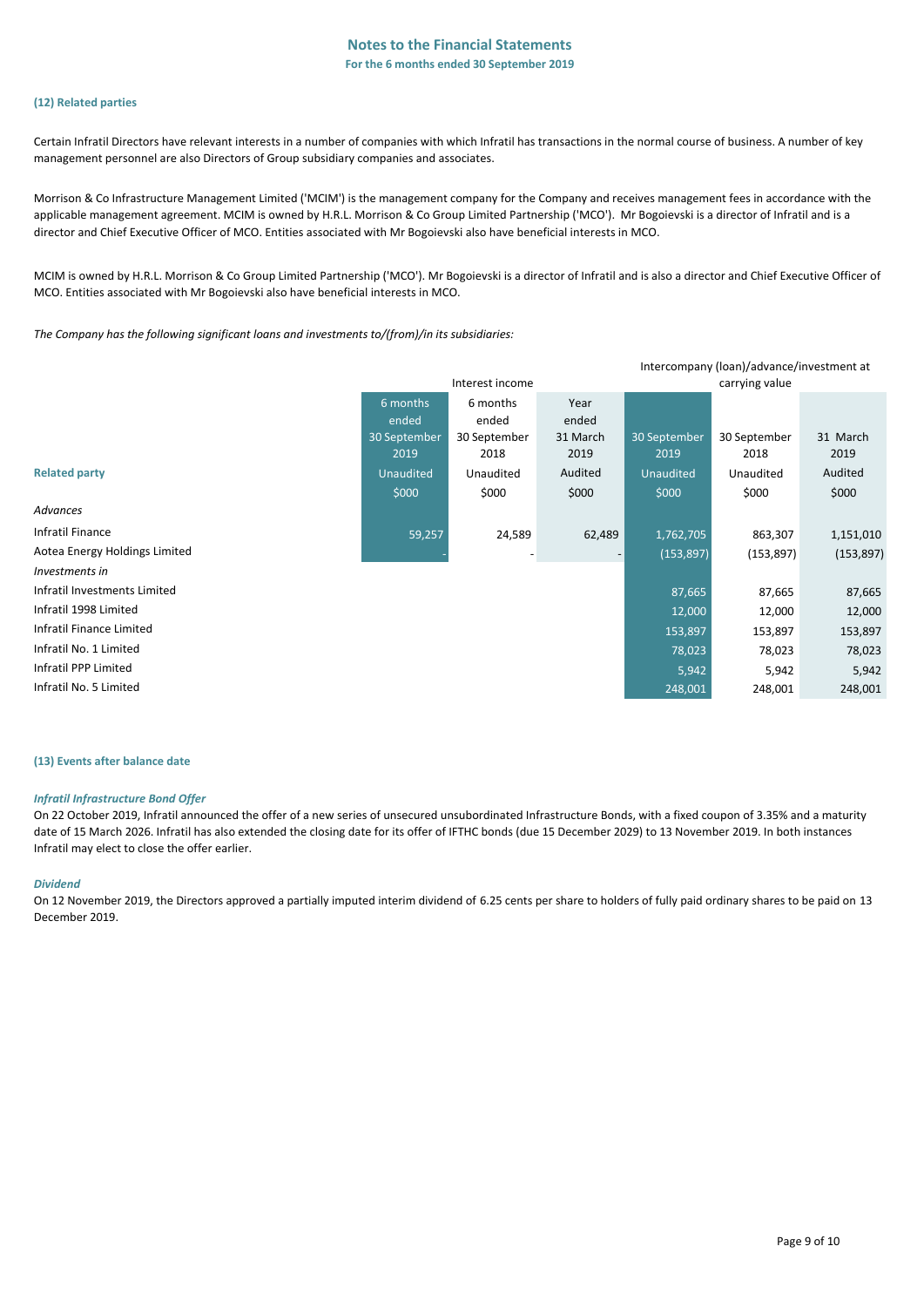## **Notes to the Financial Statements**

**For the 6 months ended 30 September 2019**

#### **Directory**

#### *Directors*

Mark Tume (Chairman) Marko Bogoievski Alison Gerry Paul Gough Kirsty Mactaggart Catherine Savage Peter Springford

#### *Company Secretary*

Nick Lough

#### *Registered Office - New Zealand Registered Office - Australia*

PO Box 320 Level 37 Wellington Governor Phillip Tower Telephone: +64 4 473 3663 1 Farrer Place [Internet address: www.infratil.com](http://www.infratil.com/) Sydney

#### *Manager*

Morrison & Co Infrastructure Management 5 Market Lane PO Box 1395 Wellington Telephone: +64 4 473 2399 Facsimile: +64 4 473 2388 Internet address: www.hrlmorrison.com

#### *Share Registrar - New Zealand Share Registrar - Australia*

Link Market Services Link Market Services Level 11, Deloitte House Level 12 80 Queen Street 680 George Street PO Box 91976 Sydney Auckland NSW 2000 Telephone: +64 9 375 5998 Telephone: +61 2 8280 7100 E-mail: enquiries@linkmarketservices.co.nz E-mail: registrars@linkmarketservices.com.au

#### *Auditor*

KPMG 10 Customhouse Quay PO Box 996 Wellington

5 Market Lane C/- H.R.L. Morrison & Co Private Markets NSW, 2000 Telephone: +64 4 473 3663

Internet address: www.linkmarketservices.co.nz Internet address: www.linkmarketservices.com.au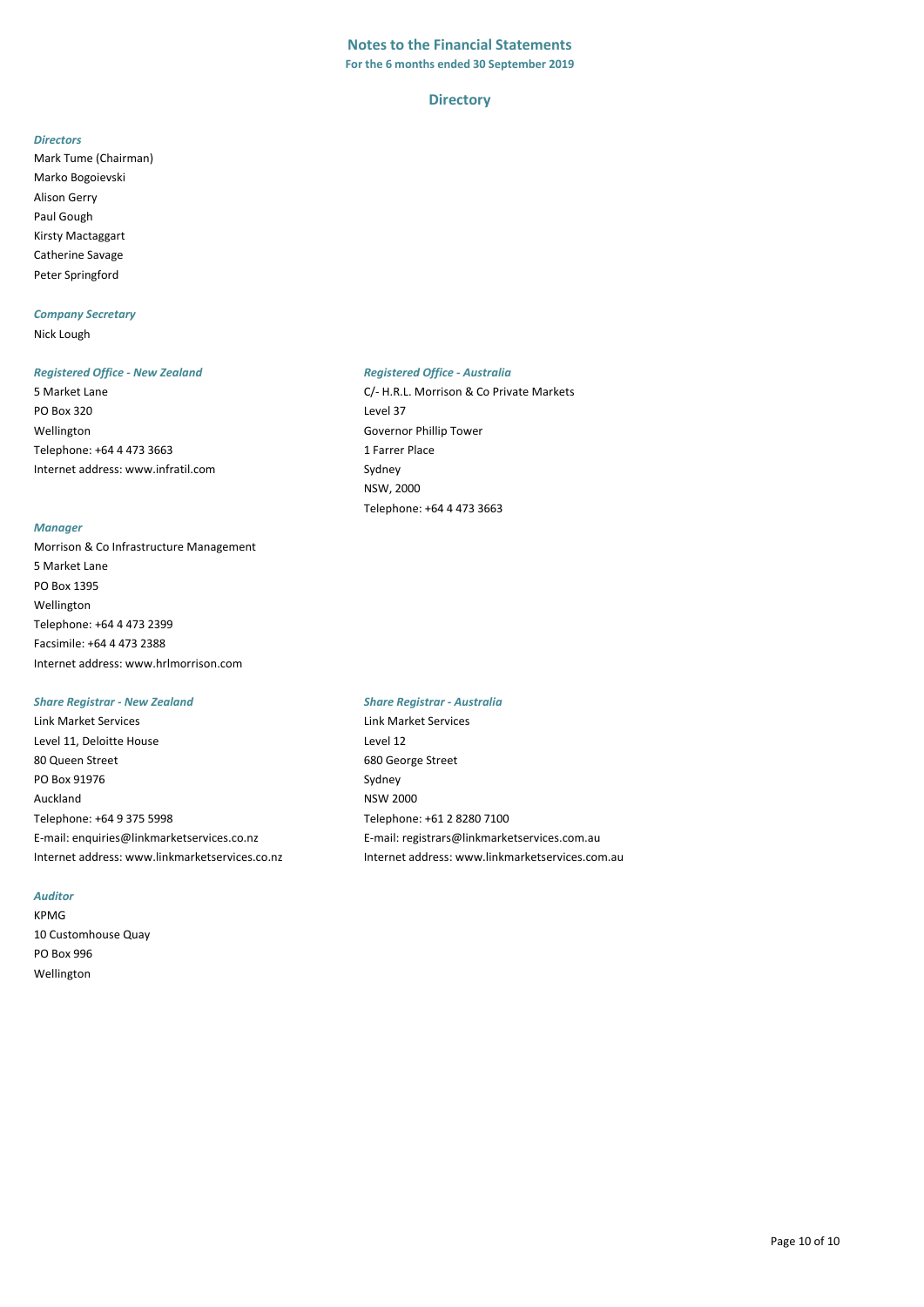

# Independent Review Report

To the shareholders of Infratil Limited

**Report on the condensed half year financial statements**

#### **Conclusion**

Based on our review, nothing has come to our attention that causes us to believe that the condensed half year financial statements on pages 1 to 9 do not:

- i. present fairly in all material respects the company's financial position as at 30 September 2019 and its financial performance and cash flows for the 6 month period ended on that date; and
- ii. comply with NZ IAS 34 Interim Financial Reporting.

We have completed a review of the accompanying condensed half year financial statements which comprise:

- the statement of financial position as at 30 September 2019;
- the statements of comprehensive income, changes in equity and cash flows for the 6 month period then ended; and
- notes, including a summary of significant accounting policies and other explanatory information.



#### **Basis for conclusion**

A review of condensed half year financial statements in accordance with NZ SRE 2410 *Review of Financial Statements Performed by the Independent Auditor of the Entity* ("NZ SRE 2410") is a limited assurance engagement. The auditor performs procedures, consisting of making enquiries, primarily of persons responsible for financial and accounting matters, and applying analytical and other review procedures.

As the auditor of Infratil Limited, NZ SRE 2410 requires that we comply with the ethical requirements relevant to the audit of the annual financial statements.

Other than in our capacity as auditor we have no relationship with, or interests in, the company.

# **Use of this Independent Review Report**

This report is made solely to the shareholders as a body. Our review work has been undertaken so that we might state to the shareholders those matters we are required to state to them in the Independent Review Report and for no other purpose. To the fullest extent permitted by law, we do not accept or assume responsibility to anyone other than the shareholders as a body for our review work, this report, or any of the opinions we have formed.